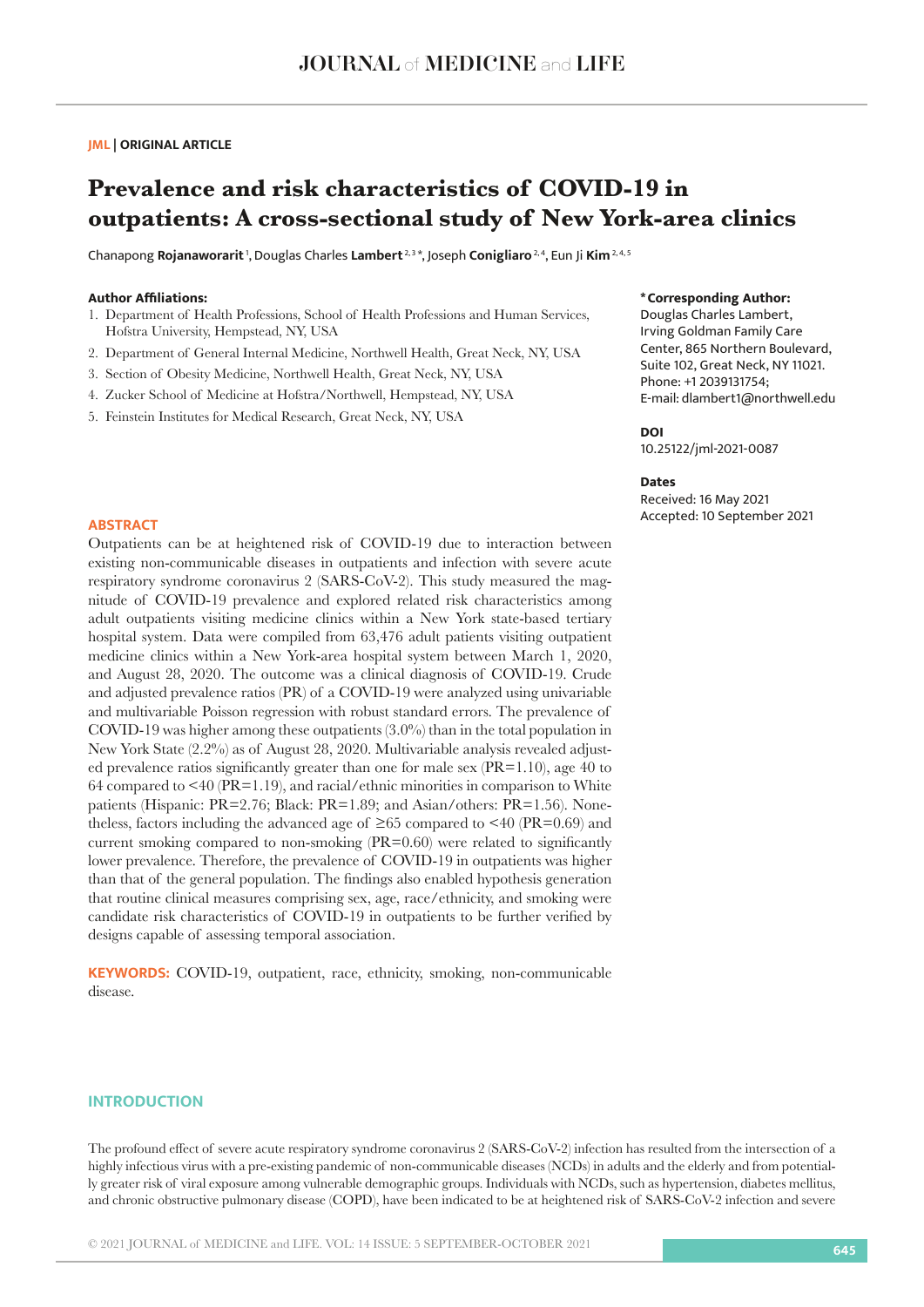coronavirus disease 2019 (COVID-19) [1–3]. Analyses in the US general population and international patients with COVID-19 unveiled greater infection rates and mortality due to COVID-19 among racial/ethnic minorities [4, 5]. The disproportionate COVID-19 occurrence and outcome across different races and ethnicities may be attributed to greater comorbidity rates in certain racial and ethnic groups [6]. Therefore, comorbidity and differences in social vulnerabilities across demographic groups appear to play important roles in the etiology of COVID-19 and its adverse clinical consequences. Nonetheless, studies devoted to understanding these potential risk characteristics of COVID-19 in the domain of outpatients who have an array of existing non-communicable diseases and are plausibly at increased risk of the infection and adverse outcomes are still scarce. Hospital-based studies previously examining these risk characteristics have been mainly conducted in inpatient populations, precluding the generalizability of findings to the outpatients who should be the targeted group for early prevention before infection and severe consequences of COVID-19. Apart from comorbidity, the role of smoking as a risk characteristic of COVID-19 has been investigated among inpatients and revealed inconsistent results [7–8]. While smokers hospitalized with COVID-19 have greater odds of disease progression [7], consistently low prevalences of smoking have been observed among patients hospitalized with COVID-19 in several studies [8]. In an outpatient setting, smokers have been shown to have lower odds of SARS-CoV-2 test positive results [9]. Investigation in outpatient settings across different countries would provide additional evidence for evaluating the suggested relationship.

Since comorbidity among outpatients may impose a high risk of SARS-CoV-2 infection and severe COVID-19 if hospitalized [1–3]. Determining clinical risk characteristics of COVID-19 from routinely available data of these patients would provide preliminary information regarding risk profiles that clinicians can practically consider for early prevention and counseling of these vulnerable patients from the infection and adverse consequences during this unprecedented situation. Furthermore, anticipated findings of the relationship between clinical characteristics and COVID-19 would also enable hypothesis generation regarding candidate risk characteristics of COVID-19 in outpatients. The hypothesis could be further verified by study designs capable of assessing temporal association that can be useful for the development of a future clinical guideline for COVID-19 prevention in outpatients during and beyond this pandemic. Therefore, this study measured the magnitude of COVID-19 prevalence and explored related clinical risk characteristics among adult outpatients visiting medicine clinics within a New York state-based tertiary hospital system.

# **MATERIAL AND METHODS**

# **Patient domain**

Study patients included adult outpatients aged 18 years old and above, visiting Northwell Health ambulatory family medicine and internal medicine clinics from March 1, 2020, to August 28, 2020. Northwell Health is a large, US-based tertiary hospital system with 23 hospitals and approximately 800 clinics in New York City and surrounding suburban areas. Patients' clinical data attending 28 medicine clinics were collected for this study. Data from each patient's most recent outpatient visit were extracted to provide the most updated information regarding clinical characteristics and COVID-19 diagnosis.

# **Measures**

Patient demographics, comorbidities, risk behavior, and COVID-19 diagnosis were obtained from the outpatient electronic health record (EHR; Allscripts, Chicago, IL) of Northwell Health. The outcome was a clinical diagnosis of COVID-19, as indicated by an ICD-10 diagnosis code (U07.1). Demographic characteristics included sex, age, and race/ethnicity. Comorbidities included hypertension, diabetes, coronary artery disease, congestive heart failure, and COPD. Smoking status was classified into three categories: non-, former, and current smokers. Clinic locations were also collected for covariate adjustment during regression analysis.

#### **Statistical analysis**

Descriptive statistics were used to summarize the characteristics of the study patients. The two-sample t-test was employed to compare the mean ages of outpatients by COVID-19 status. Chi-squared tests were used to compare the proportions of the outcome among categories of each categorical explanatory variable. Univariable and multivariable Poisson regression with robust standard errors were applied to directly estimate crude and adjusted COVID-19 prevalence ratios [10, 11].

# **RESULTS**

The majority of the 63,476 outpatients in this study were female (60.5%) and had an average age of 58 years. Merely 11.7 percent of patients were black, while most of the patients (67.3%) were white. About 9% of the patients were active smokers. Hypertension was present in about half of the outpatients (47.2%). Diabetes mellitus was diagnosed in about 18% of the total patients. Coronary artery disease and congestive heart failure were found in 19.5% and 2.7% of the total patients. Outpatients with COPD accounted for 6.3 percent of the total. There were 28,902 patients (45.5%) without the aforementioned five non-communicable diseases (Table 1).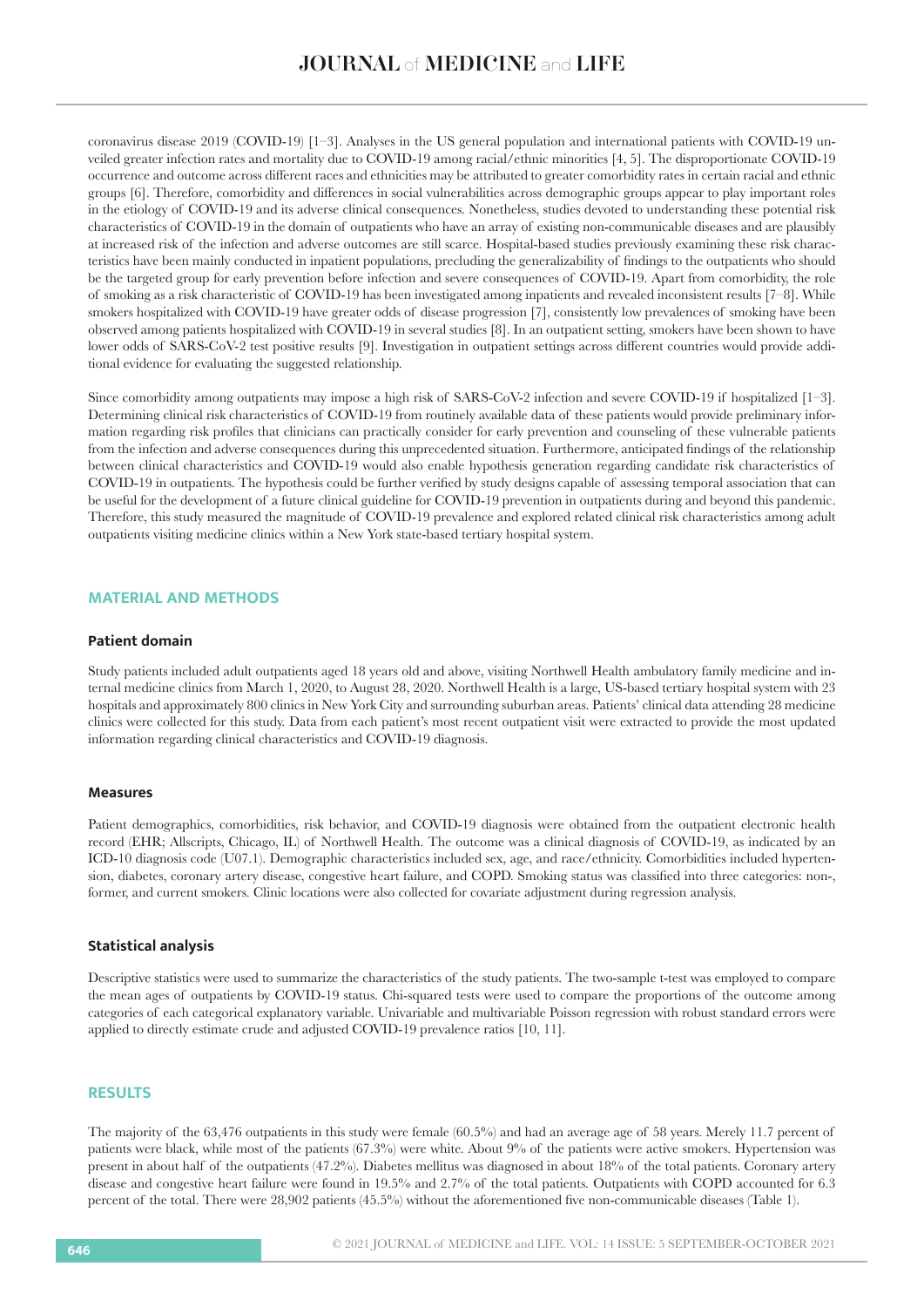| Table 1. Characteristics of outpatients by COVID-19 status. |                           |                             |                           |             |  |  |  |
|-------------------------------------------------------------|---------------------------|-----------------------------|---------------------------|-------------|--|--|--|
|                                                             |                           | COVID-19                    |                           |             |  |  |  |
| <b>Chracteristics</b>                                       | <b>Total</b><br>$n$ (%) t | <b>No</b><br>$n$ (%) $\pm$  | Yes<br>$n$ (%) $\ddagger$ | P-value     |  |  |  |
| All outpatients                                             | 63,476                    | 61,589 (97.0)               | 1,887 (3.0)               |             |  |  |  |
| Sex                                                         |                           |                             |                           |             |  |  |  |
| Female                                                      | 38,382 (60.5)             | 37,243 (97.0)               | 1,139(3.0)                |             |  |  |  |
| Male                                                        | 25,094 (39.5)             | 24,346 (97.0)               | 748 (3.0)                 | $0.923*$    |  |  |  |
| Age (year)                                                  |                           |                             |                           |             |  |  |  |
| <b>Mean</b> ±SD                                             | 58.0±17.2                 | $58.1 \pm 17.3$             | $54.9 \pm 15.1$           |             |  |  |  |
| Min. - Max.                                                 | $18 - 103$                | $18 - 103$                  | $19 - 100$                |             |  |  |  |
| $<40$                                                       | 10,762 (17.0)             | 10,432 (96.9)               | 330(3.1)                  | $< 0.001**$ |  |  |  |
| $40 - 64$                                                   | 28,270 (44.5)             | 27,216 (96.3)               | 1,054(3.7)                |             |  |  |  |
| $\geq 65$                                                   | 24,444 (38.5)             | 23,941 (97.9)               | 503(2.1)                  |             |  |  |  |
| Race/ethnicity                                              |                           |                             |                           |             |  |  |  |
| White                                                       | 42,728 (67.3)             | 41,864 (98.0)               | 864 (2.0)                 | $< 0.001*$  |  |  |  |
| <b>Black</b>                                                | 7,447 (11.7)              | 7,070 (94.9)                | 377 (5.1)                 |             |  |  |  |
| Asian / others                                              | 8,219 (13.0)              | 7,907 (96.2)                | 312(3.8)                  |             |  |  |  |
| Hispanic                                                    | 5,082 (8.0)               | 4,748 (93.4)                | 334 (6.6)                 |             |  |  |  |
| <b>Smoking status</b>                                       |                           |                             |                           |             |  |  |  |
| Non-smoker                                                  | 39,402 (62.1)             | 38,110 (96.7)               | 1,292(3.3)                |             |  |  |  |
| Former smoker                                               | 18,560 (29.2)             | 18,066 (97.3)               | 494 (2.7)                 | $< 0.001*$  |  |  |  |
| Current smoker                                              | 5,514(8.7)                | 5,413 (98.2)                | 101(1.8)                  |             |  |  |  |
| Hypertension                                                |                           |                             |                           |             |  |  |  |
| No                                                          | 33,545 (52.8)             | 32,520 (96.9)               | 1,025(3.1)                |             |  |  |  |
| Yes                                                         | 29,931 (47.2)             | 29,069 (97.1)               | 862 (2.9)                 | $0.193*$    |  |  |  |
| Diabetes mellitus                                           |                           |                             |                           |             |  |  |  |
| No                                                          | 51,992 (81.9)             | 50,485 (97.1)               | 1,507(2.9)                | $0.019*$    |  |  |  |
| Yes                                                         | 11,484 (18.1)             | 11,104 (96.7)               | 380 (3.3)                 |             |  |  |  |
| Coronary artery disease                                     |                           |                             |                           |             |  |  |  |
| No                                                          | 57,437 (90.5)             | 55,704 (97.0)               | 1,733(3.0)                | $0.042*$    |  |  |  |
| Yes                                                         | 6,039(9.5)                | 5,885 (97.4)                | 154(2.6)                  |             |  |  |  |
| <b>Congestive heart failure</b>                             |                           |                             |                           |             |  |  |  |
| No                                                          | 61,764 (97.3)             | 59,932 (97.0)<br>1,832(3.0) |                           |             |  |  |  |
| Yes                                                         | 1,712(2.7)                | 1,657(96.8)                 | 55(3.2)                   | $0.554*$    |  |  |  |
| COPD                                                        |                           |                             |                           |             |  |  |  |
| No                                                          | 59,450 (93.7)             | 57,658 (97.0)               | 1,792(3.0)                |             |  |  |  |
| Yes                                                         | 4,026 (6.3)               | 3,931 (97.6)                | 95(2.4)                   | $0.018*$    |  |  |  |

SD – Standard deviation; Min. – Minimum; Max. – Maximum; COPD – Chronic obstructive pulmonary disease; † – Column percentage; ‡ – Row percentage; \* – Chi-squared test; \*\* – Two-sample t-test with unequal variances.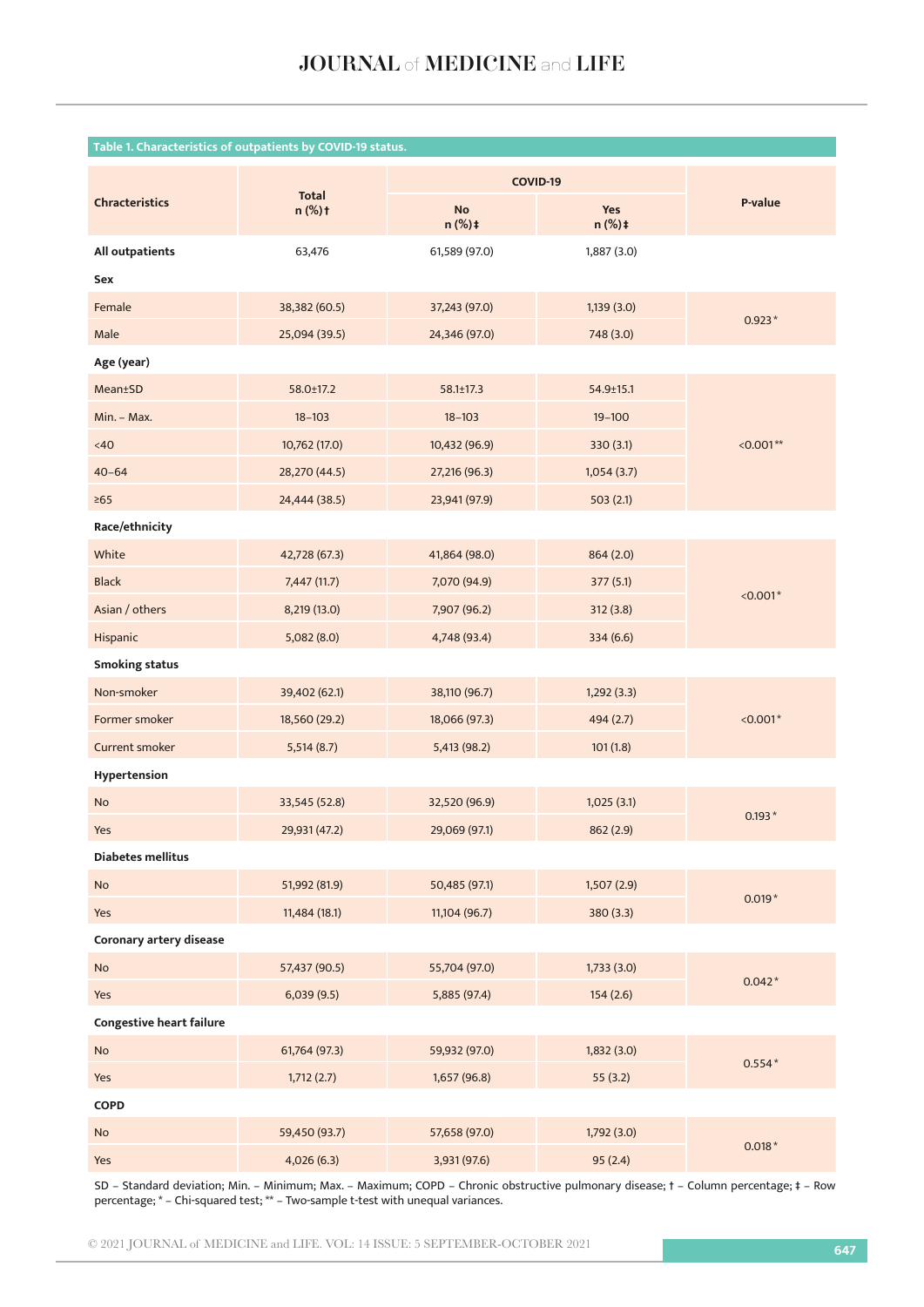COVID-19 was diagnosed in 1,887 patients (3.0%) of the total study participants. Patients with COVID-19 had a significantly lower average age than their counterparts. Although COVID-19 was found in only 2% of White patients, it was found in significantly higher proportions in Black (5.1%) and Hispanic (6.6%) patients. When compared to non-smokers, former and current smokers had significantly lower prevalences of COVID-19. COVID-19 was found to be significantly more prevalent in diabetic patients than in their non-diabetic counterparts. In contrast, COVID-19 prevalences were significantly lower in patients with coronary artery disease and COPD relative to outpatients who do not have these diseases (Table 1).

Multivariable analysis revealed a slightly greater COVID-19 prevalence in male outpatients than their female counterparts (adjusted PR=1.10). COVID-19 prevalence was also found to be slightly higher in patients aged 40 to 64 relative to those under 40 (adjusted PR=1.19). Patients over the age of 65, in contrast, had a significantly lower prevalence than those under the age of 40 (adjusted PR=0.69). Patients of Hispanic ethnicity, Black, Asian, and other races showed significantly higher prevalence estimates of COVID-19 than White patients; adjusted PRs: 2.76, 1.89, and 1.56, respectively. None of the non-communicable diseases presented in the outpatients was found to be significantly related to increased COVID-19 prevalence. Nonetheless, COVID-19 was less common in current smokers than in non-smokers (adjusted PR=0.6) (Table 2).

| Table 2. Univariable and multivariable analyses of COVID-19 with the explanatory variables. |                   |                      |               |                              |                               |               |                          |
|---------------------------------------------------------------------------------------------|-------------------|----------------------|---------------|------------------------------|-------------------------------|---------------|--------------------------|
| <b>Characteristics</b>                                                                      | COVID-19<br>cases | Univariable analysis |               |                              | <b>Multivariable analysis</b> |               |                          |
|                                                                                             | $n$ (%)           | PR <sub>†</sub>      | 95% CI        | P-value                      | PR <sub>‡</sub>               | 95% CI        | P-value                  |
| Sex                                                                                         |                   |                      |               |                              |                               |               |                          |
| Female                                                                                      | 1,139(3.0)        | 1.00                 | Reference     |                              | 1.00                          | Reference     |                          |
| Male                                                                                        | 748 (3.0)         | 1.00                 | $0.92 - 1.10$ | 0.923                        | 1.10                          | $1.01 - 1.21$ | 0.038                    |
| Age (year)                                                                                  |                   |                      |               |                              |                               |               |                          |
| <40                                                                                         | 330(3.1)          | 1.00                 | Reference     |                              | 1.00                          | Reference     |                          |
| $40 - 64$                                                                                   | 1,054(3.7)        | 1.21                 | $1.08 - 1.37$ | 0.002                        | 1.19                          | $1.05 - 1.35$ | 0.008                    |
| $\geq 65$                                                                                   | 503(2.1)          | 0.67                 | $0.59 - 0.77$ | < 0.001                      | 0.69                          | $0.59 - 0.81$ | < 0.001                  |
| Race/ethnicity                                                                              |                   |                      |               |                              |                               |               |                          |
| White                                                                                       | 864 (2.0)         | 1.00                 | Reference     | $\qquad \qquad \blacksquare$ | 1.00                          | Reference     | $\overline{\phantom{a}}$ |
| <b>Black or African</b><br>American                                                         | 377(5.1)          | 2.50                 | $2.22 - 2.82$ | < 0.001                      | 1.89                          | $1.66 - 2.16$ | < 0.001                  |
| Asian/other                                                                                 | 312(3.8)          | 1.88                 | $1.65 - 2.13$ | < 0.001                      | 1.56                          | $1.37 - 1.79$ | < 0.001                  |
| Hispanic                                                                                    | 334 (6.6)         | 3.25                 | $2.87 - 3.68$ | < 0.001                      | 2.76                          | $2.41 - 3.16$ | < 0.001                  |
| <b>Smoking status</b>                                                                       |                   |                      |               |                              |                               |               |                          |
| Non-smoker                                                                                  | 1,292(3.3)        | 1.00                 | Reference     |                              | 1.00                          | Reference     |                          |
| Former smoker                                                                               | 494 (2.7)         | 0.81                 | $0.73 - 0.90$ | < 0.001                      | 0.97                          | $0.87 - 1.08$ | 0.537                    |
| <b>Current smoker</b>                                                                       | 101(1.8)          | 0.56                 | $0.46 - 0.68$ | < 0.001                      | 0.60                          | $0.49 - 0.74$ | < 0.001                  |
| Hypertension                                                                                |                   |                      |               |                              |                               |               |                          |
| <b>No</b>                                                                                   | 1,025(3.1)        | 1.00                 | Reference     |                              | 1.00                          | Reference     |                          |
| Yes                                                                                         | 862 (2.9)         | 0.94                 | $0.86 - 1.03$ | 0.193                        | 1.00                          | $0.90 - 1.11$ | 0.972                    |
| <b>Diabetes</b><br>mellitus                                                                 |                   |                      |               |                              |                               |               |                          |
| <b>No</b>                                                                                   | 1,507(2.9)        | 1.00                 | Reference     |                              | 1.00                          | Reference     |                          |
| Yes                                                                                         | 380(3.3)          | 1.14                 | $1.02 - 1.28$ | 0.019                        | 1.02                          | $0.91 - 1.15$ | 0.685                    |
| Coronary artery<br>disease                                                                  |                   |                      |               |                              |                               |               |                          |
| <b>No</b>                                                                                   | 1,733(3.0)        | 1.00                 | Reference     |                              | 1.00                          | Reference     | $\overline{a}$           |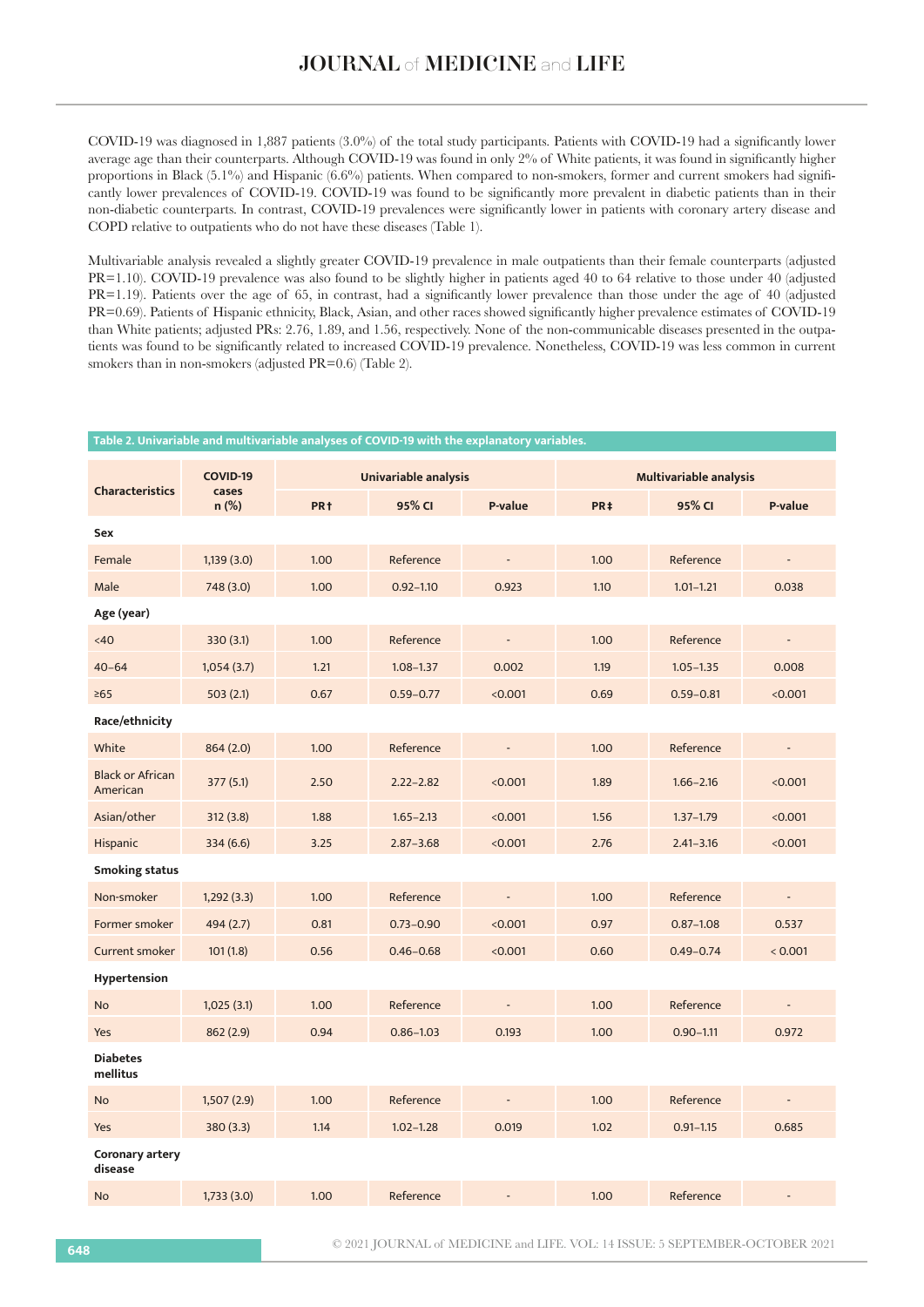| <b>COVID-19</b><br>cases<br>$n$ (%) | <b>Univariable analysis</b> |               |                          | <b>Multivariable analysis</b> |               |                          |
|-------------------------------------|-----------------------------|---------------|--------------------------|-------------------------------|---------------|--------------------------|
|                                     | PR <sub>†</sub>             | 95% CI        | P-value                  | PR <sub>‡</sub>               | 95% CI        | P-value                  |
| 154(2.6)                            | 0.85                        | $0.72 - 0.99$ | 0.043                    | 1.04                          | $0.88 - 1.24$ | 0.641                    |
|                                     |                             |               |                          |                               |               |                          |
| 1,832(3.0)                          | 1.00                        | Reference     | $\overline{\phantom{a}}$ | 1.00                          | Reference     | $\overline{\phantom{a}}$ |
| 55(3.2)                             | 1.08                        | $0.83 - 1.41$ | 0.553                    | 1.15                          | $0.88 - 1.51$ | 0.305                    |
|                                     |                             |               |                          |                               |               |                          |
| 1,792(3.0)                          | 1.00                        | Reference     | ٠                        | 1.00                          | Reference     | ٠                        |
| 95(2.4)                             | 0.78                        | $0.64 - 0.96$ | 0.019                    | 0.98                          | $0.79 - 1.21$ | 0.828                    |
|                                     |                             |               |                          |                               |               |                          |

# **Table 2. Continued.**

CI – confidence interval; COPD – chronic obstructive pulmonary disease; PR – prevalence ratio; † – Crude prevalence ratio estimated by Poisson regression with robust standard errors; ‡ – Adjusted prevalence ratio estimated by Poisson regression with robust standard errors adjusting for age, sex, race/ethnicity, smoking, hypertension, diabetes, coronary artery disease, congestive heart failure, chronic obstructive pulmonary disease, and clinic location.

#### **DISCUSSION**

As of August 28, 2020–the final date of data collection, the prevalence of COVID-19 among these outpatients was 3.0% greater than the overall population of New York State (2.2%) [12]. This evidence indicated the greater magnitude of COVID-19 in outpatients, with 54.5 percent having one or more of the underlying five non-communicable diseases. Regardless of statistical significance, PR interval estimates of 1.01 to 1.21 when comparing male to female outpatients revealed only a weak relationship between sex and COVID-19 infection (Table 2). Another US-based cross-sectional study of outpatient and inpatient combined data suggested a more pronounced relationship between male sex and COVID-19 positive diagnosis [13]. Research investigating the difference in mechanisms of SARS-CoV-2 infectivity in men and women is still lacking. However, sex differences in immune responses to viral antigens, in general, have been previously described [14]; which suggested the possibility of variation in SARS-CoV-2 infectivity by sex and might explain the difference in COVID-19 prevalence between male and female outpatients in this study. The finding of higher COVID-19 prevalence in younger outpatients (age <40) compared to the elderly ones (age ≥65) was consistent with another US-based cross-sectional study in the general population [15]. Higher COVID-19 transmission among younger individuals may be explained by the increased risk of contact with infected individuals due to activities like working and commuting. However, COVID-19 transmission among elderly outpatients should still be of considerable concern. Previous research has shown that most young individuals who became infected had a self-limiting infection and recovered well. At the same time, most of those who developed the more severe disease, needed admission to an intensive care unit, and eventually died were older [16]. The prevalence ratios greater than one observed among Hispanic, Black, and Asian/other race outpatients compared to White were consistent with a previously shown association of race/ethnicity minority status and COVID-19 infection risk [4]. Higher indices of social deprivation [17] and social vulnerabilities [18] in racial and ethnic minorities have been associated with a greater occurrence of COVID-19. In addition, outbreaks of COVID-19 have been reported extensively in job facilities with high proportions of workers of Hispanic ethnicity [19]. These findings suggested the role of disadvantaged socioeconomic background in racial and ethnic minorities as a risk indicator of COVID-19.

The lower COVID-19 prevalence among smokers aligned with previous findings of lower odds of SARS-CoV-2 test positivity among smokers compared to non-smokers [9]. A possible explanation was that outpatients who were active smokers, aware of the health risks posed by smoking and cautious about infection risk, may be more cautious of SARS-CoV-2 exposures. Alternatively, the previous finding showed that nicotine, a component of tobacco smoke, modulated multiple immune system components and affected angiotensin-converting enzyme 2 (ACE2) expression [20]. Since SARS-CoV-2 uses ACE2 as a receptor for cell entry [21], downregulation of ACE2 by smoking and nicotine [22] may mitigate the infectivity of SARS-CoV-2. Nonetheless, recent investigation contradicts the notion that smoking and nicotine decrease ACE2 [23]. Thus, more research is required to elucidate the role of smoking and the risk of SARS-CoV-2 transmission.

The strengths of our study include the large study size and the use of a clinical diagnosis, rather than test positivity alone, as our outcome. Although the cross-sectional study design does not establish a temporal relationship between patient clinical characteristics and the outcome, the findings are useful to enable hypothesis generation. Routine clinical measures comprising sex, age, race/ethnicity, and smoking were candidate risk characteristics of COVID-19 in outpatients and could be further verified by designs capable of assessing temporal association.